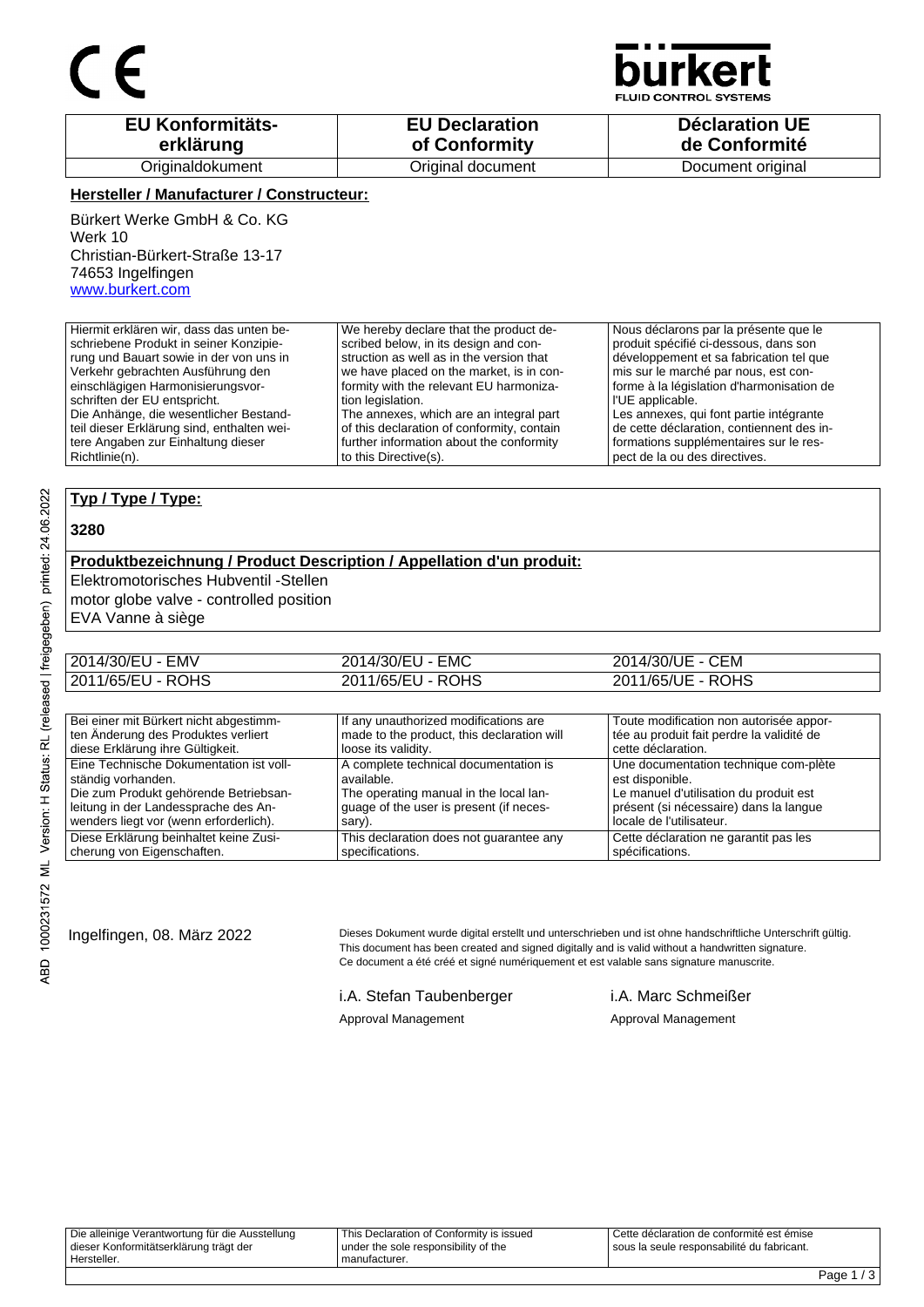

**Anhang EMV zur EU Konformitätserklärung Originaldokument Annex EMC for EU Declaration of Conformity** Original document **Annexe CEM à la Déclaration UE de**  Document original 2014/30/EU - EMV 2014/30/EU - EMC 2014/30/UE - CEM Reference in the Official Journal of the EU: L 96 dated 29.3.2014 Typ / Type / Type (Geräteschlüssel / product specification key / clé de spécification produit): 3280-\*\*-\*\*\*\*\*\*\*\*\*\*\*\* \*\*\*\*\*\*\* \*\* \*\* \*\* \*\* Der oben beschriebene Gegenstand der Erklärung erfüllt die Vorschriften der Richtlinie 2014/30/EU des Europäischen Parlaments und des Rates vom 26. Februar 2014 zur Harmonisierung der Rechtsvorschriften der Mitgliedsstaaten über die elektromagnetische Verträglichkeit. The object of the declaration described above is in conformity with Directive 2014/30/EU of the European Parliament and of the Council of 26 February 2014 on the harmonisation of the laws of the Member States relating to electromagnetic compatibility. L'objet de la déclaration décrit ci-dessus est conforme à la directive 2014/30/UE du Parlement européen et du Conseil du 26 février 2014 relative à l'harmonisation des législations des États membres concernant la compatibilité électromagnétique. Für die Bewertung wurden folgende Normen herangezogen (wenn anwendbar): For evaluation of the conformity, the following standards were consulted (if applicable): Pour l'évaluation de la conformité, les normes suivantes ont été utilisées (le cas échéant): EN 61000-6-3:2007+A1:2011, EN 61000-6-2:2019, EN 61000-6-4:2019

| Die Sicherheits- und Einbauhinweise                         | The instructions for safety and                                                | I Les consignes de sécurité et d'installation                                          |  |
|-------------------------------------------------------------|--------------------------------------------------------------------------------|----------------------------------------------------------------------------------------|--|
| der mitgelieferten Produktdokumentation<br>sind zu beachten | I installation of the enclosed product<br>I documentation have to be observed. | I décrites dans la documentation fournie<br>I avec le produit doivent être respectées. |  |
|                                                             |                                                                                |                                                                                        |  |